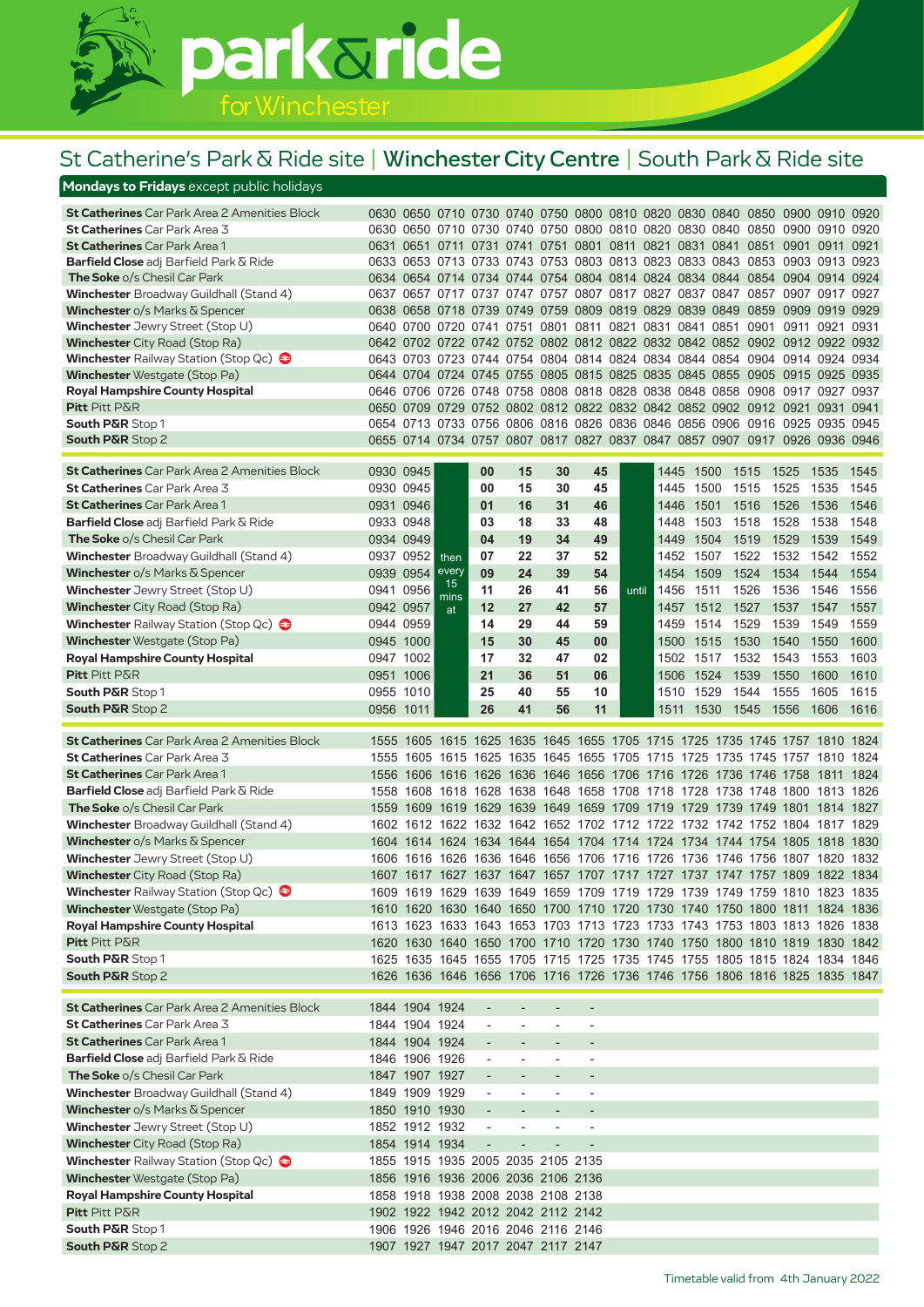

#### **SATURDAYS** St Catherine's Park & Ride site | Winchester City Centre | South Park & Ride site

| <b>St Catherines</b> Car Park Area 2 Amenities Block      |            | 0700         | 0715      | 0730                          | 0745 | 0800      | 0815      | 0830      | 0845 | 0900 | 0912      | 0924 | 0936 | 0948 |
|-----------------------------------------------------------|------------|--------------|-----------|-------------------------------|------|-----------|-----------|-----------|------|------|-----------|------|------|------|
| St Catherines Car Park Area 3                             |            | 0700         | 0715      | 0730                          | 0745 | 0800      | 0815      | 0830      | 0845 | 0900 | 0912      | 0924 | 0936 | 0948 |
| <b>St Catherines</b> Car Park Area 1                      |            | 0701         | 0716      | 0731                          | 0746 | 0801      | 0816      | 0831      | 0846 | 0901 | 0913      | 0925 | 0937 | 0949 |
| <b>Barfield Close</b> adj Barfield Park & Ride            |            | 0703         | 0718      | 0733                          | 0748 | 0803      | 0818      | 0833      | 0848 |      | 0903 0915 | 0927 | 0939 | 0951 |
| <b>The Soke</b> o/s Chesil Car Park                       |            | 0704         | 0719      | 0734                          | 0749 | 0804      | 0819      | 0834      | 0849 | 0904 | 0916      | 0928 | 0940 | 0952 |
| <b>Winchester</b> Broadway Guildhall (Stand 4)            |            | 0707<br>0722 |           | 0737                          |      | 0752 0807 |           | 0822 0837 | 0852 | 0907 | 0919      | 0931 | 0943 | 0955 |
| <b>Winchester</b> o/s Marks & Spencer                     |            | 0708         | 0723      | 0738                          | 0753 | 0808      | 0823      | 0838      | 0853 | 0908 | 0920      | 0932 | 0944 | 0956 |
| Winchester Jewry Street (Stop U)                          |            | 0710         | 0725      | 0740                          | 0755 | 0810      | 0825      | 0840      | 0855 | 0910 | 0922      | 0934 | 0946 | 0958 |
| <b>Winchester</b> City Road (Stop Ra)                     |            | 0711         | 0726      | 0741                          | 0756 | 0811      | 0826      | 0841      | 0856 | 0911 | 0923      | 0935 | 0948 | 1000 |
| <b>Winchester</b> Railway Station (Stop Qc)               |            | 0712         | 0727      | 0742                          | 0757 | 0812      | 0827      | 0842      | 0857 | 0912 | 0924      | 0936 | 0949 | 1001 |
| <b>Winchester</b> Westgate (Stop Pa)                      |            | 0713         | 0728      | 0743                          | 0758 | 0813      | 0828      | 0843      | 0858 | 0913 | 0925      | 0937 | 0950 | 1002 |
| <b>Royal Hampshire County Hospital</b>                    |            | 0715         | 0730      | 0745                          | 0800 | 0815      | 0830      | 0845      | 0900 | 0915 | 0927      | 0939 | 0953 | 1005 |
| <b>Pitt Pitt P&amp;R</b>                                  |            | 0718         | 0733      | 0748                          | 0803 | 0818      | 0833      | 0848      | 0903 | 0918 | 0930      | 0942 | 0957 | 1009 |
| <b>South P&amp;R Stop 1</b>                               |            | 0721         | 0736      | 0751                          | 0806 | 0821      | 0836      | 0851      | 0906 | 0921 | 0933      | 0945 | 1000 | 1012 |
| <b>South P&amp;R Stop 2</b>                               |            | 0722         | 0737 0752 |                               | 0807 |           | 0822 0837 | 0852      | 0907 | 0922 | 0934      | 0946 | 1001 | 1013 |
| <b>St Catherines</b> Car Park Area 2 Amenities Block      |            | 00           | 12        | 24                            | 36   | 48        |           | 1600      | 1612 | 1624 | 1636      | 1648 | 1700 | 1712 |
| <b>St Catherines</b> Car Park Area 3                      |            | 00           | 12        | 24                            | 36   | 48        |           | 1600      | 1612 | 1624 | 1636      | 1648 | 1700 | 1712 |
| <b>St Catherines</b> Car Park Area 1                      |            | 01           | 13        | 25                            | 37   | 49        |           | 1601      | 1612 | 1624 | 1636      | 1648 | 1700 | 1712 |
| Barfield Close adj Barfield Park & Ride                   |            | 03           | 15        | 27                            | 39   | 51        |           | 1603      | 1614 | 1626 | 1638      | 1650 | 1702 | 1714 |
| The Soke o/s Chesil Car Park                              |            | 04           | 16        | 28                            | 40   | 52        |           | 1604      | 1615 | 1627 | 1639      | 1651 | 1703 | 1715 |
| <b>Winchester</b> Broadway Guildhall (Stand 4)            | then       | 07           | 19        | 31                            | 43   | 55        |           | 1607      | 1617 | 1629 | 1641      | 1653 | 1705 | 1717 |
| <b>Winchester</b> o/s Marks $\overline{\alpha}$ Spencer   | every      | 09           | 21        | 33                            | 45   | 57        |           | 1608      | 1618 | 1630 | 1642      | 1654 | 1706 | 1718 |
| Winchester Jewry Street (Stop U)                          | 12         | 11           | 23        | 35                            | 47   | 59        | until     | 1610      | 1620 | 1632 | 1644      | 1656 | 1708 | 1720 |
| <b>Winchester</b> City Road (Stop Ra)                     | mins<br>at | 12           | 24        | 36                            | 48   | 00        |           | 1612      | 1621 | 1633 | 1645      | 1657 | 1709 | 1721 |
| <b>Winchester</b> Railway Station (Stop Qc)               |            | 14           | 26        | 38                            | 50   | 02        |           | 1613      | 1622 | 1634 | 1646      | 1658 | 1710 | 1722 |
| <b>Winchester</b> Westgate (Stop Pa)                      |            | 15           | 27        | 39                            | 51   | 03        |           | 1614      | 1623 | 1635 | 1647      | 1659 | 1711 | 1723 |
| <b>Royal Hampshire County Hospital</b>                    |            | 17           | 29        | 41                            | 53   | 05        |           | 1617      | 1625 | 1637 | 1649      | 1701 | 1713 | 1725 |
| Pitt Pitt P&R                                             |            | 21           | 33        | 45                            | 57   | 09        |           | 1621      | 1629 | 1641 | 1653      | 1705 | 1717 | 1729 |
| South P&R Stop 1                                          |            | 24           | 36        | 48                            | 00   | 12        |           | 1624      | 1632 | 1644 | 1656      | 1708 | 1720 | 1732 |
| <b>South P&amp;R Stop 2</b>                               |            | 25           | 37        | 49                            | 01   | 13        |           | 1625      | 1633 | 1645 | 1657      | 1709 | 1721 | 1733 |
|                                                           |            |              |           |                               |      |           |           |           |      |      |           |      |      |      |
| <b>St Catherines</b> Car Park Area 2 Amenities Block      |            |              |           | 1724 1736 1748 1800 1815 1830 |      |           |           |           |      |      |           |      |      |      |
| St Catherines Car Park Area 3                             |            |              |           | 1724 1736 1748 1800 1815 1830 |      |           |           |           |      |      |           |      |      |      |
| <b>St Catherines</b> Car Park Area 1                      | 1724       | 1736         |           | 1748 1800 1815 1830           |      |           |           |           |      |      |           |      |      |      |
| Barfield Close adj Barfield Park & Ride                   |            |              |           | 1726 1738 1750 1802 1817 1832 |      |           |           |           |      |      |           |      |      |      |
| The Soke o/s Chesil Car Park                              | 1727       |              |           | 1739 1751 1803 1818 1833      |      |           |           |           |      |      |           |      |      |      |
| <b>Winchester</b> Broadway Guildhall (Stand 4)            | 1729       | 1741         |           | 1753 1805 1820 1835           |      |           |           |           |      |      |           |      |      |      |
| <b>Winchester</b> $o/s$ Marks $\overline{\alpha}$ Spencer | 1730       |              |           | 1742 1754 1806 1821 1836      |      |           |           |           |      |      |           |      |      |      |
| Winchester Jewry Street (Stop U)                          | 1732       |              |           | 1744 1756 1808 1823 1838      |      |           |           |           |      |      |           |      |      |      |
| <b>Winchester</b> City Road (Stop Ra)                     |            |              |           | 1733 1745 1757 1809 1824 1839 |      |           |           |           |      |      |           |      |      |      |
| <b>Winchester</b> Railway Station (Stop Qc)               | 1734       | 1746         |           | 1758 1810 1825 1840           |      |           |           |           |      |      |           |      |      |      |
| <b>Winchester</b> Westgate (Stop Pa)                      | 1735       | 1747         |           | 1759 1811 1826 1841           |      |           |           |           |      |      |           |      |      |      |
| <b>Royal Hampshire County Hospital</b>                    |            |              |           | 1737 1749 1801 1813 1828 1843 |      |           |           |           |      |      |           |      |      |      |
| <b>Pitt</b> Pitt P&R                                      | 1741       | 1753         |           | 1805 1817 1832 1847           |      |           |           |           |      |      |           |      |      |      |
| <b>South P&amp;R Stop 1</b>                               |            |              |           | 1744 1756 1808 1820 1835 1850 |      |           |           |           |      |      |           |      |      |      |
| <b>South P&amp;R Stop 2</b>                               |            |              |           | 1745 1757 1809 1821 1836 1851 |      |           |           |           |      |      |           |      |      |      |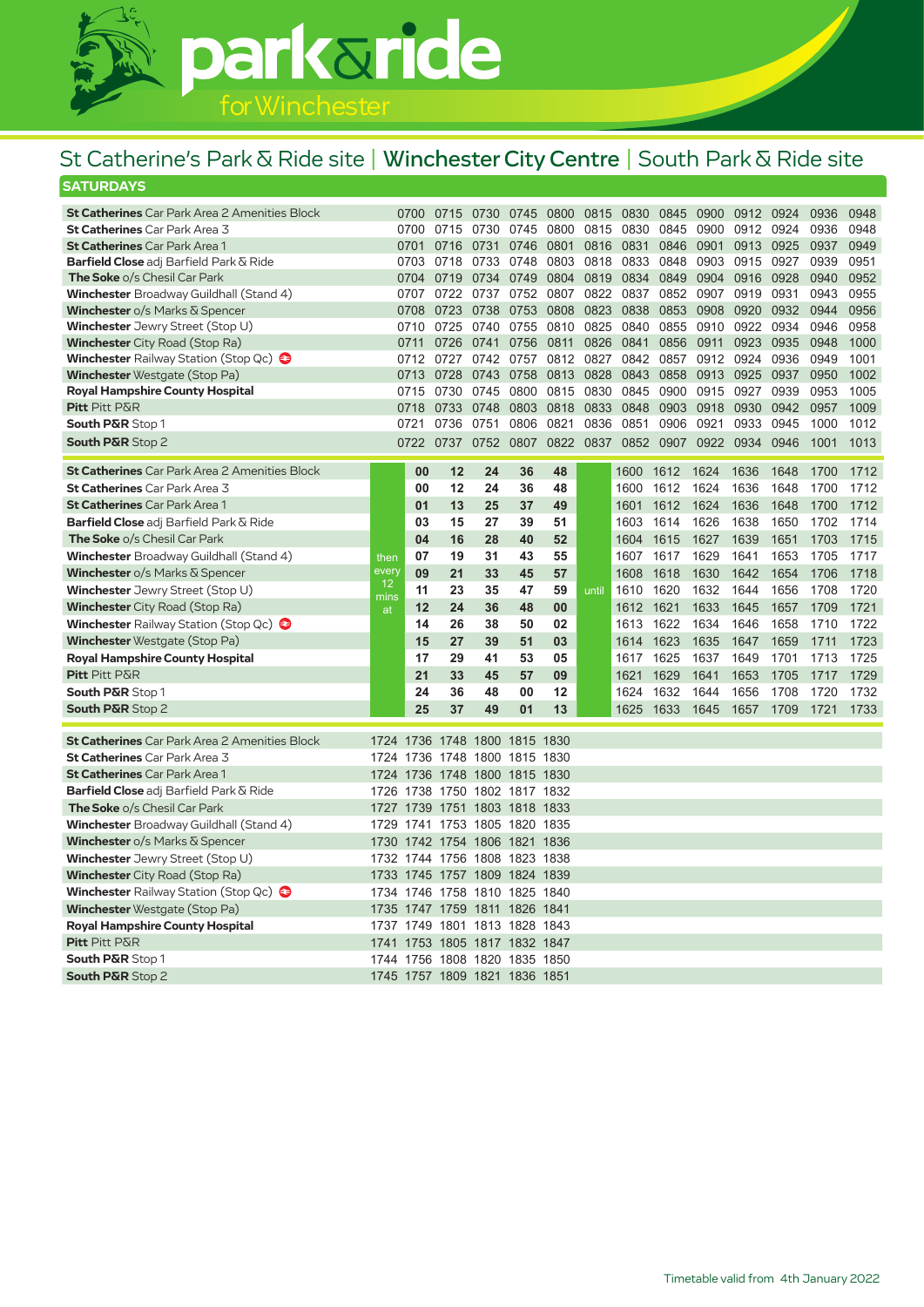# parkaride

### South Park & Ride site | Winchester City Centre | St Catherine's Park & Ride site

#### **Mondays to Fridays** except public holidays

| <b>South P&amp;R</b> Stop 2                                      | 0625 0645 |                               | 0700                                                 |                          |                                                      |                                                      |    |    |                               |       | 0715 0725 0735 0745 0755 0805 0815 0825 0835                               | 0845 0855                | 0905 |
|------------------------------------------------------------------|-----------|-------------------------------|------------------------------------------------------|--------------------------|------------------------------------------------------|------------------------------------------------------|----|----|-------------------------------|-------|----------------------------------------------------------------------------|--------------------------|------|
| <b>South P&amp;R</b> Stop 3                                      | 0625 0645 |                               | 0700                                                 |                          |                                                      |                                                      |    |    |                               |       | 0715 0725 0735 0745 0755 0805 0815 0825 0835                               | 0845 0855                | 0905 |
| <b>Pitt</b> Pitt P&R                                             | 0629 0649 |                               |                                                      |                          |                                                      |                                                      |    |    |                               |       | 0704 0719 0729 0741 0751 0802 0812 0823 0833 0843 0853 0903                |                          | 0912 |
| <b>Royal Hampshire County Hospital</b>                           |           |                               |                                                      |                          |                                                      |                                                      |    |    |                               |       | 0633 0653 0708 0723 0734 0747 0757 0808 0818 0829 0839 0849 0859 0909 0918 |                          |      |
| <b>Winchester</b> Westgate (Stop Pb)                             | 0635 0655 |                               |                                                      |                          |                                                      |                                                      |    |    |                               |       | 0710 0725 0736 0750 0800 0811 0821 0832 0842 0852 0902 0912                |                          | 0921 |
| <b>Winchester</b> Railway Station (Stop Qb)                      | 0636 0656 |                               |                                                      |                          |                                                      |                                                      |    |    |                               |       | 0711 0726 0737 0752 0802 0813 0823 0834 0844 0854 0904 0914                |                          | 0923 |
| <b>Winchester</b> City Road (Stop Rd)                            | 0636 0656 |                               |                                                      |                          |                                                      |                                                      |    |    |                               |       | 0711 0726 0737 0752 0802 0813 0823 0834 0844 0854 0904 0914                |                          | 0923 |
| <b>Winchester</b> North Walls                                    |           |                               |                                                      |                          |                                                      |                                                      |    |    |                               |       | 0638 0658 0713 0728 0739 0754 0804 0815 0825 0836 0846 0856 0906 0916      |                          | 0924 |
| Winchester Broadway St Johns (Stand 8)                           | 0641 0701 |                               |                                                      |                          |                                                      |                                                      |    |    |                               |       | 0716 0731 0742 0757 0807 0818 0828 0839 0849 0859                          | 0909 0919                | 0927 |
| <b>The Soke</b> opp Chesil Car Park                              | 0642 0702 |                               | 0717                                                 |                          |                                                      |                                                      |    |    |                               |       | 0732 0743 0758 0808 0819 0829 0840 0850 0900 0910 0920                     |                          | 0928 |
| Barfield Close opp Barfield Park & Ride                          | 0644 0704 |                               |                                                      |                          |                                                      |                                                      |    |    |                               |       | 0719 0734 0745 0800 0810 0821 0831 0842 0852 0902 0912 0922                |                          | 0930 |
| <b>St Catherines</b> Car Park Area 7                             |           |                               |                                                      |                          |                                                      |                                                      |    |    |                               |       | 0646 0706 0721 0736 0747 0802 0812 0823 0833 0844 0854 0904 0914 0924 0932 |                          |      |
| <b>St Catherines</b> Car Park Area 2 Amenities Block             |           |                               |                                                      |                          |                                                      |                                                      |    |    |                               |       | 0647 0707 0722 0737 0748 0803 0813 0824 0834 0845 0855 0905 0915 0925 0933 |                          |      |
| <b>South P&amp;R Stop 2</b>                                      |           | 0915 0925 0935 0945           |                                                      |                          |                                                      | 00                                                   | 15 | 30 | 45                            |       |                                                                            | 1515 1530 1540 1550 1600 |      |
| <b>South P&amp;R</b> Stop 3                                      |           | 0915 0925 0935 0945           |                                                      |                          |                                                      | 00                                                   | 15 | 30 | 45                            |       |                                                                            | 1515 1530 1540 1550 1600 |      |
| <b>Pitt</b> Pitt P&R                                             |           | 0922 0932 0942 0950           |                                                      |                          |                                                      | 05                                                   | 20 | 35 | 50                            |       |                                                                            | 1520 1535 1545 1555 1605 |      |
| <b>Royal Hampshire County Hospital</b>                           |           | 0928 0938 0948 0956           |                                                      |                          |                                                      | 11                                                   | 26 | 41 | 56                            |       |                                                                            | 1526 1541 1551 1601 1611 |      |
| <b>Winchester</b> Westgate (Stop Pb)                             |           | 0931 0941 0951 0959           |                                                      |                          |                                                      | 14                                                   | 29 | 44 | 59                            |       |                                                                            | 1529 1544 1554 1604 1614 |      |
| <b>Winchester</b> Railway Station (Stop Qb)                      |           | 0933 0943 0953 1001           |                                                      |                          | then<br>every                                        | 16                                                   | 31 | 46 | 01                            |       |                                                                            | 1531 1546 1556 1606 1616 |      |
| <b>Winchester</b> City Road (Stop Rd)                            |           | 0933 0943 0953 1001           |                                                      |                          | 15                                                   | 16                                                   | 31 | 46 | 01                            | until |                                                                            | 1531 1547 1557 1607 1617 |      |
| <b>Winchester North Walls</b>                                    |           | 0934 0944 0954 1002           |                                                      |                          | mins                                                 | 17                                                   | 32 | 47 | 02                            |       |                                                                            | 1532 1548 1558 1608 1618 |      |
| Winchester Broadway St Johns (Stand 8)                           | 0937      |                               | 0947 0957 1005                                       |                          | at                                                   | 20                                                   | 35 | 50 | 05                            |       |                                                                            | 1535 1553 1603 1613 1623 |      |
| <b>The Soke</b> opp Chesil Car Park                              |           | 0938 0948 0958 1006           |                                                      |                          |                                                      | 21                                                   | 36 | 51 | 06                            |       |                                                                            | 1536 1554 1604 1614 1624 |      |
| <b>Barfield Close</b> opp Barfield Park $\overline{\alpha}$ Ride |           | 0940 0950 1000 1008           |                                                      |                          |                                                      | 23                                                   | 38 | 53 | 08                            |       |                                                                            | 1538 1556 1606 1616 1626 |      |
| <b>St Catherines</b> Car Park Area 7                             |           | 0942 0952 1002 1010           |                                                      |                          |                                                      | 25                                                   | 40 | 55 | 10                            |       |                                                                            | 1540 1558 1608 1618 1628 |      |
| <b>St Catherines</b> Car Park Area 2 Amenities Block             |           | 0943 0953 1003 1011           |                                                      |                          |                                                      | 26                                                   | 41 | 56 | 11                            |       |                                                                            | 1541 1559 1609 1619 1629 |      |
|                                                                  |           |                               |                                                      |                          |                                                      |                                                      |    |    |                               |       |                                                                            |                          |      |
| <b>South P&amp;R</b> Stop 2                                      |           |                               |                                                      |                          |                                                      |                                                      |    |    |                               |       | 1610 1620 1630 1640 1650 1700 1710 1720 1730 1740 1750 1800 1815 1830      |                          | 1850 |
| <b>South P&amp;R</b> Stop 3                                      | 1610      | 1620                          |                                                      |                          |                                                      |                                                      |    |    |                               |       | 1630 1640 1650 1700 1710 1720 1730 1740 1750 1800 1815 1830                |                          | 1850 |
| Pitt Pitt P&R                                                    | 1615      | 1625                          |                                                      | 1635 1645                |                                                      |                                                      |    |    |                               |       | 1655 1705 1715 1725 1735 1745 1755 1805 1819 1834                          |                          | 1854 |
| <b>Royal Hampshire County Hospital</b>                           | 1621      |                               |                                                      |                          |                                                      |                                                      |    |    |                               |       | 1631 1641 1651 1701 1711 1721 1731 1741 1751 1801 1811 1823 1838           |                          | 1858 |
| <b>Winchester</b> Westgate (Stop Pb)                             | 1624      |                               | 1634 1644 1654                                       |                          |                                                      |                                                      |    |    |                               |       | 1704 1714 1724 1734 1744 1754 1804 1814 1825 1840                          |                          | 1900 |
| <b>Winchester</b> Railway Station (Stop Qb)                      | 1626      | 1636                          |                                                      | 1646 1656                |                                                      |                                                      |    |    |                               |       | 1706 1716 1726 1736 1746 1756 1806 1816 1826 1841                          |                          | 1901 |
| <b>Winchester</b> City Road (Stop Rd)                            | 1627      | 1637                          |                                                      | 1647 1657                |                                                      |                                                      |    |    | 1707 1717 1727 1737 1747 1756 |       |                                                                            | 1806 1816 1826 1841      | 1901 |
| <b>Winchester North Walls</b>                                    | 1628      | 1638                          |                                                      | 1648 1658                |                                                      |                                                      |    |    |                               |       | 1708 1718 1728 1738 1748 1758 1808 1818 1827 1842                          |                          | 1902 |
| <b>Winchester</b> Broadway St Johns (Stand 8)                    | 1633      | 1643 1653 1703                |                                                      |                          |                                                      |                                                      |    |    |                               |       | 1713 1723 1733 1743 1753 1801 1811 1821 1830 1845                          |                          | 1905 |
| <b>The Soke</b> opp Chesil Car Park                              |           |                               |                                                      |                          |                                                      |                                                      |    |    |                               |       | 1634 1644 1654 1704 1714 1724 1734 1744 1754 1802 1812 1822 1831 1846 1906 |                          |      |
| Barfield Close opp Barfield Park & Ride                          | 1636      | 1646                          | 1656 1706                                            |                          |                                                      |                                                      |    |    |                               |       | 1716 1726 1736 1746 1756 1804 1814 1824 1833 1848                          |                          | 1908 |
| <b>St Catherines</b> Car Park Area 7                             | 1638      |                               | 1648 1658 1708                                       |                          |                                                      |                                                      |    |    |                               |       | 1718 1728 1738 1748 1758 1806 1816 1826 1835 1850                          |                          | 1910 |
| <b>St Catherines</b> Car Park Area 2 Amenities Block             |           |                               |                                                      |                          |                                                      |                                                      |    |    |                               |       | 1639 1649 1659 1709 1719 1729 1739 1749 1759 1807 1817 1827 1836 1851 1911 |                          |      |
|                                                                  |           |                               |                                                      |                          |                                                      |                                                      |    |    |                               |       |                                                                            |                          |      |
| South P&R Stop 2                                                 |           | 1910 1930 1950 2020 2050 2120 |                                                      |                          |                                                      |                                                      |    |    |                               |       |                                                                            |                          |      |
| <b>South P&amp;R</b> Stop 3                                      |           | 1910 1930 1950 2020 2050 2120 |                                                      |                          |                                                      |                                                      |    |    |                               |       |                                                                            |                          |      |
| Pitt Pitt P&R                                                    |           | 1914 1934 1954 2024 2054 2124 |                                                      |                          |                                                      |                                                      |    |    |                               |       |                                                                            |                          |      |
| <b>Royal Hampshire County Hospital</b>                           |           | 1918 1938 1958 2028 2058 2128 |                                                      |                          |                                                      |                                                      |    |    |                               |       |                                                                            |                          |      |
| <b>Winchester</b> Westgate (Stop Pb)                             |           | 1920 1940 2000 2030 2100 2130 |                                                      |                          |                                                      |                                                      |    |    |                               |       |                                                                            |                          |      |
| Winchester Railway Station (Stop Qb)                             |           | 1921 1941 2001 2031 2101 2131 |                                                      |                          |                                                      |                                                      |    |    |                               |       |                                                                            |                          |      |
| <b>Winchester</b> City Road (Stop Rd)                            | 1921 1941 |                               | $\overline{\phantom{a}}$                             | $\overline{\phantom{a}}$ | $\overline{a}$                                       |                                                      |    |    |                               |       |                                                                            |                          |      |
| <b>Winchester North Walls</b>                                    | 1922 1942 |                               | $\overline{\phantom{a}}$                             | $\overline{\phantom{a}}$ | $\overline{a}$                                       | $\overline{\phantom{a}}$                             |    |    |                               |       |                                                                            |                          |      |
| <b>Winchester</b> Broadway St Johns (Stand 8)                    |           | 1925 1945                     | $\overline{\phantom{a}}$                             | $\overline{\phantom{a}}$ | $\overline{\phantom{a}}$                             | $\overline{\phantom{a}}$                             |    |    |                               |       |                                                                            |                          |      |
| <b>The Soke</b> opp Chesil Car Park                              |           | 1926 1946                     | $\overline{\phantom{a}}$                             | $\overline{\phantom{a}}$ | $\overline{\phantom{a}}$                             | $\overline{\phantom{a}}$                             |    |    |                               |       |                                                                            |                          |      |
| Barfield Close opp Barfield Park & Ride                          |           | 1928 1948                     |                                                      | $\overline{\phantom{a}}$ |                                                      | $\overline{\phantom{a}}$                             |    |    |                               |       |                                                                            |                          |      |
| St Catherines Car Park Area 7                                    |           |                               |                                                      |                          |                                                      |                                                      |    |    |                               |       |                                                                            |                          |      |
| <b>St Catherines</b> Car Park Area 2 Amenities Block             |           | 1930 1950<br>1931 1951        | $\overline{\phantom{a}}$<br>$\overline{\phantom{a}}$ | $\overline{\phantom{a}}$ | $\overline{\phantom{a}}$<br>$\overline{\phantom{a}}$ | $\overline{\phantom{a}}$<br>$\overline{\phantom{a}}$ |    |    |                               |       |                                                                            |                          |      |